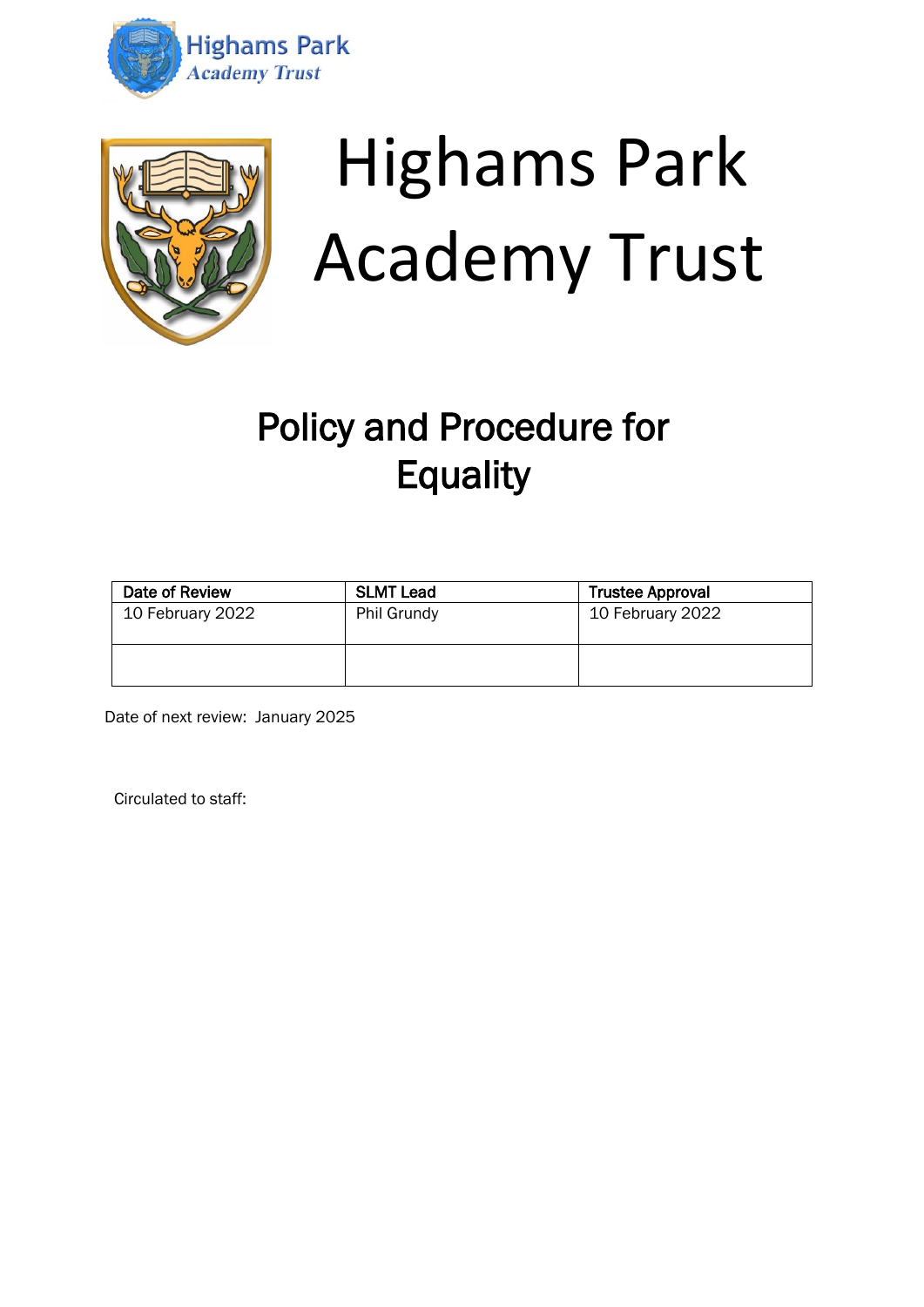

| 10. Reporting and Recording Incidents of Discrimination and Harassment 4 |  |
|--------------------------------------------------------------------------|--|
|                                                                          |  |
|                                                                          |  |
|                                                                          |  |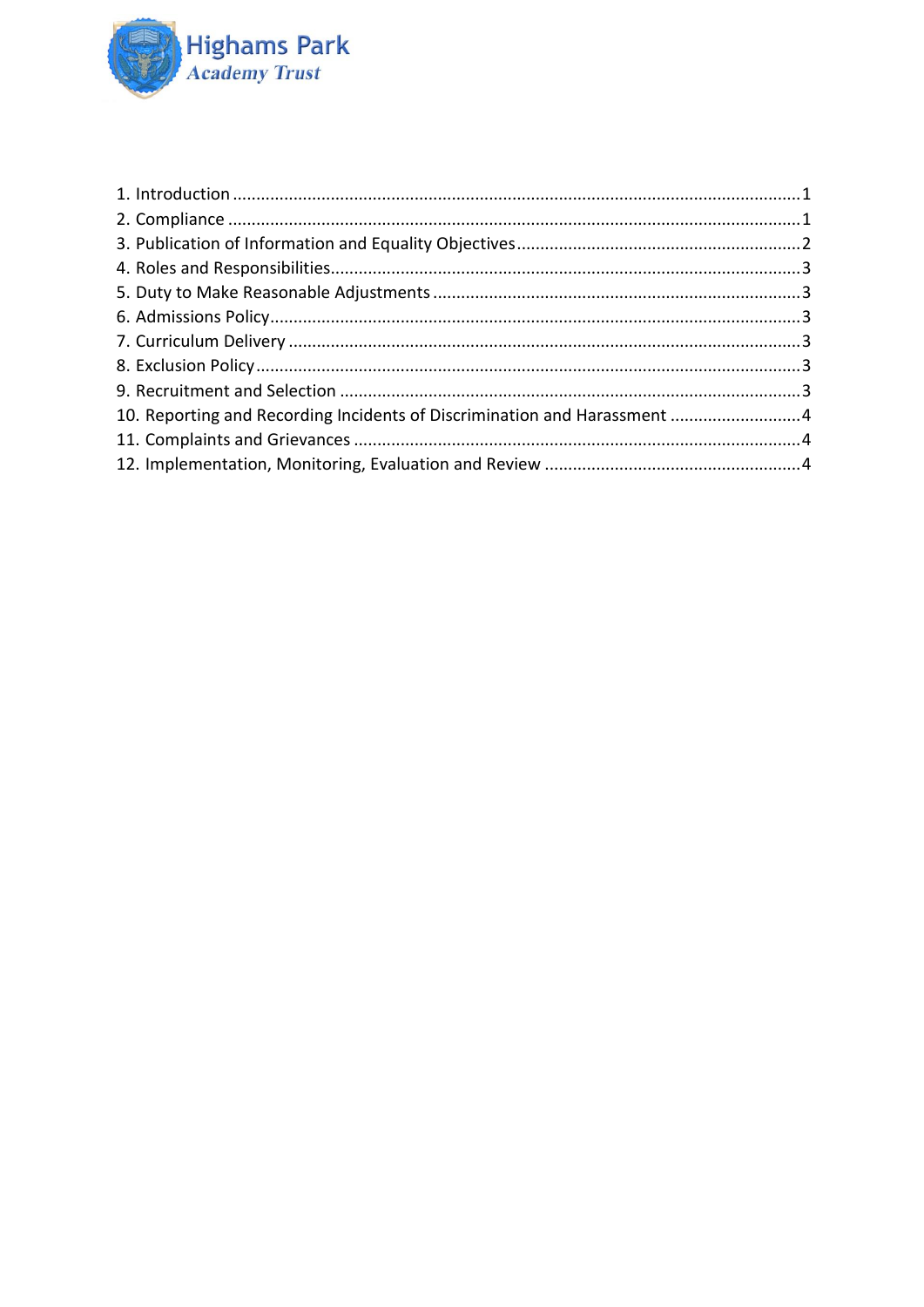

#### <span id="page-2-0"></span>**1. Introduction**

- a) Highams Park School is committed to equality and valuing diversity and actively supports practices that promote genuine equality of opportunity for all staff and students.
- b) Highams Park School is committed to promoting a positive and diverse culture in which all staff and students are valued and supported to fulfil their potential irrespective of any protected characteristic.
- c) Highams Park School recognises its obligations under the Equality Act 2010 and are committed to promoting the equality and diversity of all those we work with especially our employees, students and visitors. We oppose all forms of unlawful and unfair discrimination, bullying and harassment and will make every effort to comply with the requirements of the Equality Act 2010 and its subsequent provisions.
- d) The following groups of students have been identified as key recipients in terms of the implementation of this policy:
	- Looked After Children or Children in Need
	- SEND
	- Children at risk of exclusion
	- Children from an ethnic group, including those from Gypsy, Roma, Traveller background
	- Children missing in education
	- Children with medical conditions affecting attendance at school
	- Are school age/teenage parents
	- Are young carers
	- Children within, or at risk of joining, the criminal justice system
	- Children with mental health issues
	- Children in receipt of free school meals
	- Children for whom Pupil Premium funding is received
	- Gifted and talented
	- Are gender questioning or going through transition
	- Children who are Lesbian, Gay or Bisexual
	- Any other student the school deems to be vulnerable
- e) This policy and all associated procedures apply to all staff (including volunteers and students on placement), young people and visitors and should be read in conjunction with the following policies: Behaviour Policy, Staff Code of Conduct, SEN, admissions, complaints and employment policies.
- f) Failure to comply with these policies and procedures may result in disciplinary action. Discriminatory treatment, bullying or harassment of staff or students by visitors will also not be tolerated.

### <span id="page-2-1"></span>**2. Compliance**

This policy has been developed in response to the Equality Act 2010 and replaces previous policies relating to race, gender and disability equality. It has been designed to help the school meet the duty to:

- a) Eliminate unlawful discrimination, harassment, victimisation and other prohibited conduct.
- b) Advance equality of opportunity between those who have a protected characteristic and those who do not.
- c) Foster good relations between those who share a protected characteristic and those who do not.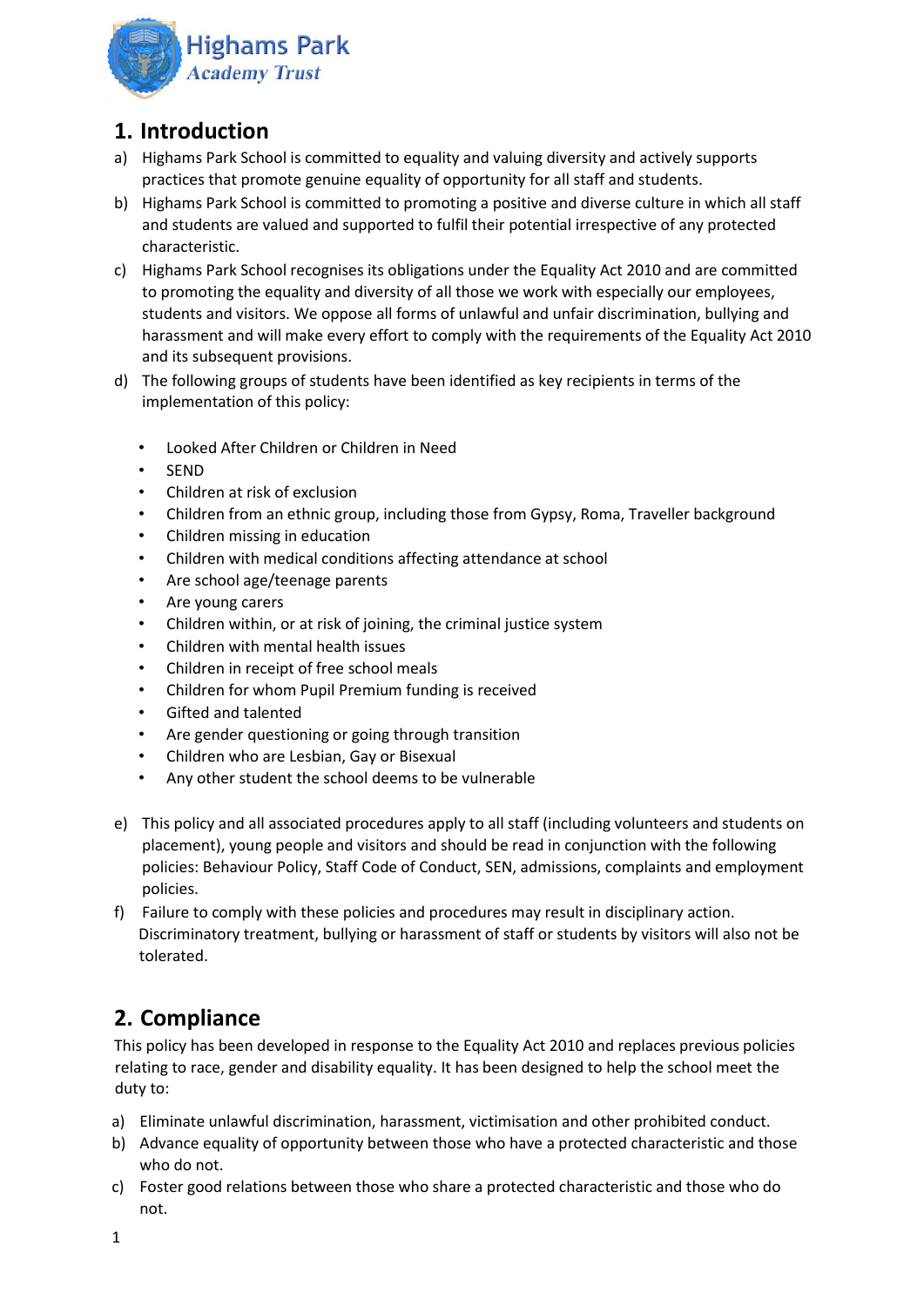

- d) The Equality Act 2010 defines nine protected characteristics, of which the following are potentially applicable to the Highams Park community (students, staff and Trustees) are:
	- Age (as an employer but not applicable to pupils)
	- Disability
	- Sex
	- Gender reassignment
	- Race
	- Pregnancy and maternity
	- Religion or belief
	- Sexual orientation
- e) Staff and Trustees will:
	- Actively promote equality of opportunity in all areas of school life.
	- Ensure that members of the academy community know their rights, and respect the rights of others.
	- Aim to ensure that prejudice or discrimination in all its forms is actively rejected.
	- Raise awareness of equality issues for all members of the academy community, and through our links with the local community.
	- Establish strategies to ensure equal access to the curriculum and enable each individual to fulfil his/her potential regardless of ability, gender, race, disability, religion or sexual orientation.
- f) Equality and diversity principles based on the above aims will be embedded in our daily practices, policies and the processes of decision-making, including:
	- Admissions, induction and attendance.
	- Students' progress and achievement.
	- Students' personal development and wellbeing, particularly in relation to safeguarding.
	- Parental involvement.
	- Working with the wider community.
	- Behaviour management.
	- Staff recruitment and professional development.
	- Curriculum access and participation.
	- Teaching styles and strategies.

#### <span id="page-3-0"></span>**3. Publication of Information and Equality Objectives**

- a) Highams Park School acknowledges its legal duties to publish information on compliance with the three strands of the public sector equality duty (to eliminate discrimination; to advance equality of opportunity; and to foster good relations) and, in addition, to publish specific and measurable equality objectives.
- b) Highams Park School will work to analyse data and existing practices to set out the actions taken in compliance of the equality duty and to inform the setting of relevant equality objectives to support the development of the school and its community.
- c) The information on the equality duty will be updated annually and the objectives every 4 years. Publication takes place on the Highams Park School website.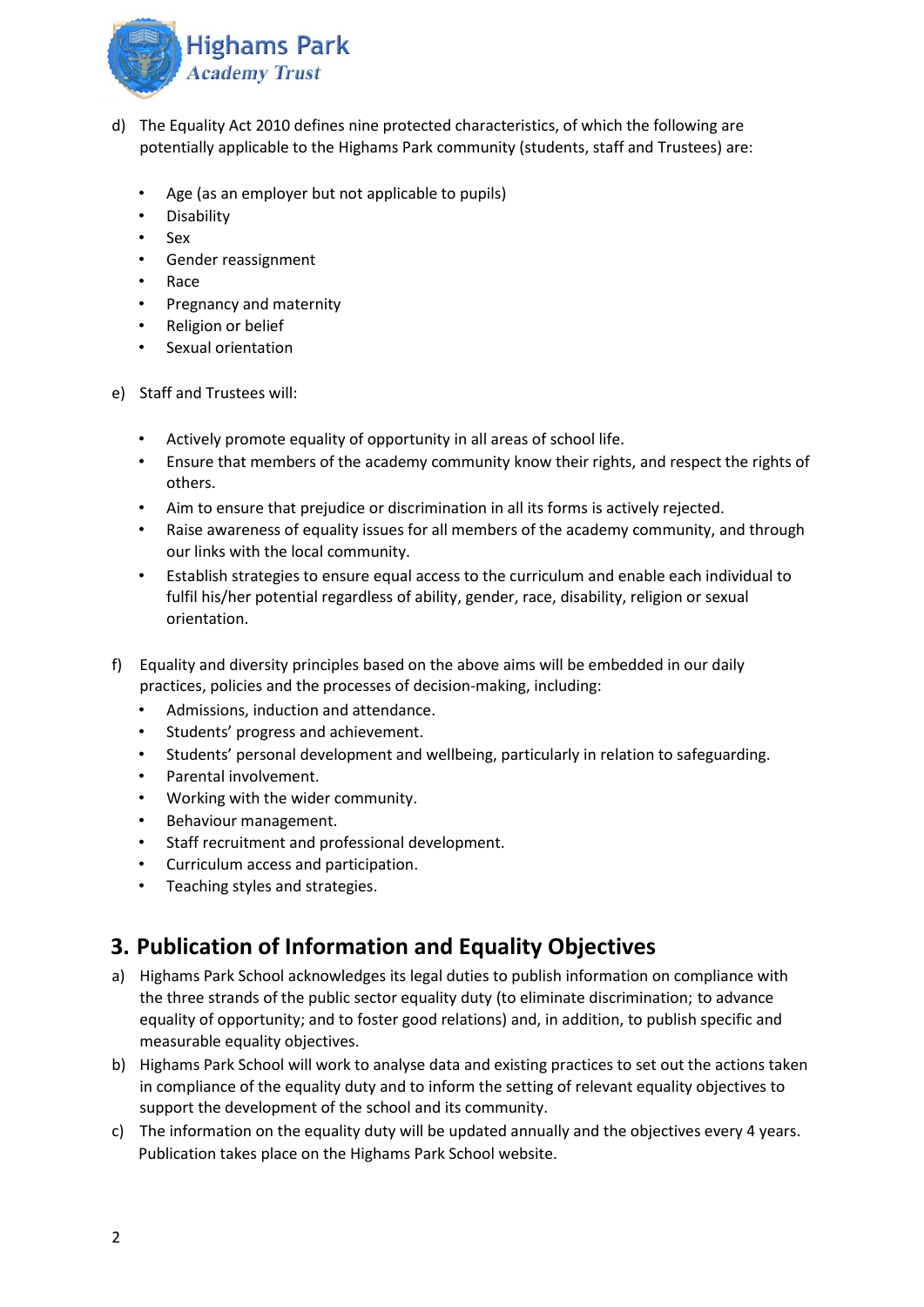

#### <span id="page-4-0"></span>**4. Roles and Responsibilities**

- a) The designated senior member of staff with overall responsibility for all equality and diversity matters at Highams Park School is the Principal.
- b) It is the responsibility of all staff to:
	- Treat colleagues, young people and visitors with dignity and respect; and avoid behaving in any manner that may give rise to claims of discrimination, harassment or victimisation;
	- Support and participate in any measures introduced to promote equality and diversity;
	- Actively challenge discrimination and disadvantage in accordance with their responsibilities;
	- Report any issues associated with equality and diversity in accordance with this policy.

#### <span id="page-4-1"></span>**5. Duty to Make Reasonable Adjustments**

We will actively seek to make reasonable adjustments, where there is a need to ensure that a disabled person has the same access to everything as a non-disabled person, as far as is reasonable. We will take positive and proactive steps to remove, reduce or prevent the obstacles faced by a disabled individual, as far as is reasonable.

#### <span id="page-4-2"></span>**6. Admissions Policy**

Our admissions criteria are defined under the Admissions Policy and are applied consistently to every young person, irrespective of any protected characteristic.

#### <span id="page-4-3"></span>**7. Curriculum Delivery**

The curriculum is crucial to tackling inequalities for pupils including gender stereotyping, preventing bullying and raising attainment for certain groups. The principles of equality and diversity are embedded in our academic and social curriculum. Positive and proactive steps will be taken to prevent discrimination against, or victimisation of, any student in the provision of education or access to any benefit, facility or service including educational trips, work experience and leisure activities.

#### <span id="page-4-4"></span>**8. Exclusion Policy**

The decision to exclude a child for a fixed period or permanently is a last resort. Our exclusion criteria are described under the Behaviour Policy and are applied consistently to every student, irrespective of any protected characteristic.

#### <span id="page-4-5"></span>**9. Recruitment and Selection**

a) All employees, whether part-time, full-time, temporary or permanent will be treated fairly and equally. We will avoid unlawful discrimination in all aspects of employment including recruitment, promotion, opportunities for training, pay and benefits, discipline and selection for redundancy. Selections will be made on the basis of aptitude, ability and/or merit, where appropriate.

b) Where appropriate, the Trust will endeavour to make all reasonable and effective adjustments during the recruitment and selection process.